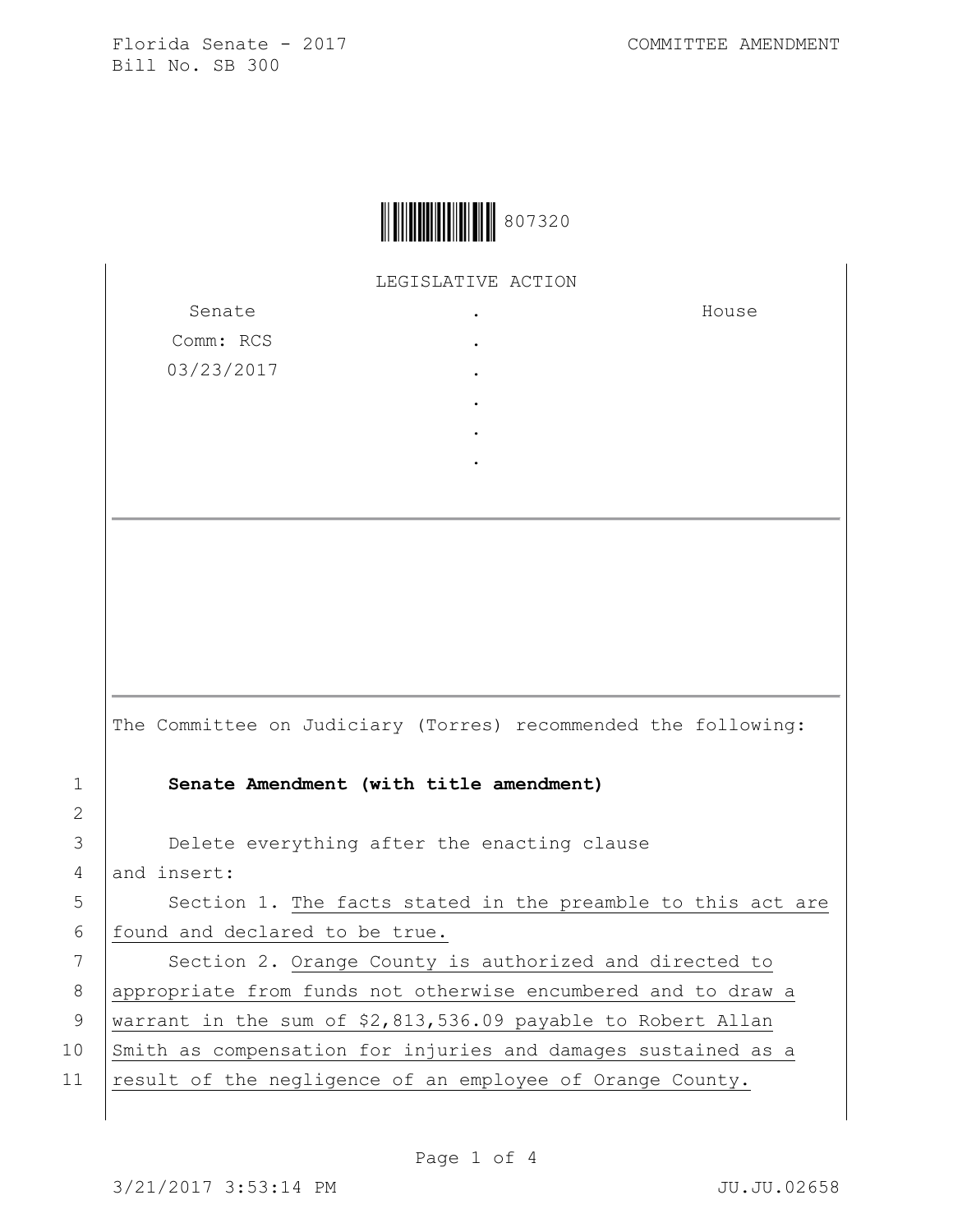**|| || || || || || || || || || || ||** 807320

| 12 | Section 3. The governmental entity responsible for payment       |
|----|------------------------------------------------------------------|
| 13 | of the warrant shall pay to the Agency for Health Care           |
| 14 | Administration the amount due under s. 409.910, Florida          |
| 15 | Statutes, before disbursing any funds to the claimant. The       |
| 16 | amount due to the agency shall be equal to all unreimbursed      |
| 17 | medical payments paid by Medicaid up to the date upon which this |
| 18 | act becomes a law.                                               |
| 19 | Section 4. The amount paid by Orange County pursuant to s.       |
| 20 | 768.28, Florida Statutes, and the amount awarded under this act  |
| 21 | are intended to provide the sole compensation for all present    |
| 22 | and future claims arising out of the factual situation described |
| 23 | in this act which resulted in injuries and damages to Robert     |
| 24 | Allan Smith. The total amount of attorney fees relating to this  |
| 25 | claim may not exceed 25 percent of the amount awarded under this |
| 26 | act.                                                             |
| 27 | Section 5. This act shall take effect upon becoming a law.       |
| 28 |                                                                  |
| 29 | ================= T I T L E A M E N D M E N T ================   |
| 30 | And the title is amended as follows:                             |
| 31 | Delete everything before the enacting clause                     |
| 32 | and insert:                                                      |
| 33 | A bill to be entitled                                            |
| 34 | An act for the relief of Robert Allan Smith by Orange            |
| 35 | County; providing for an appropriation to compensate             |
| 36 | him for injuries sustained as a result of the                    |
| 37 | negligence of an employee of Orange County; providing            |
| 38 | for repayment of Medicaid liens; providing a                     |
| 39 | limitation on the payment of fees and costs; providing           |
| 40 | an effective date.                                               |
|    |                                                                  |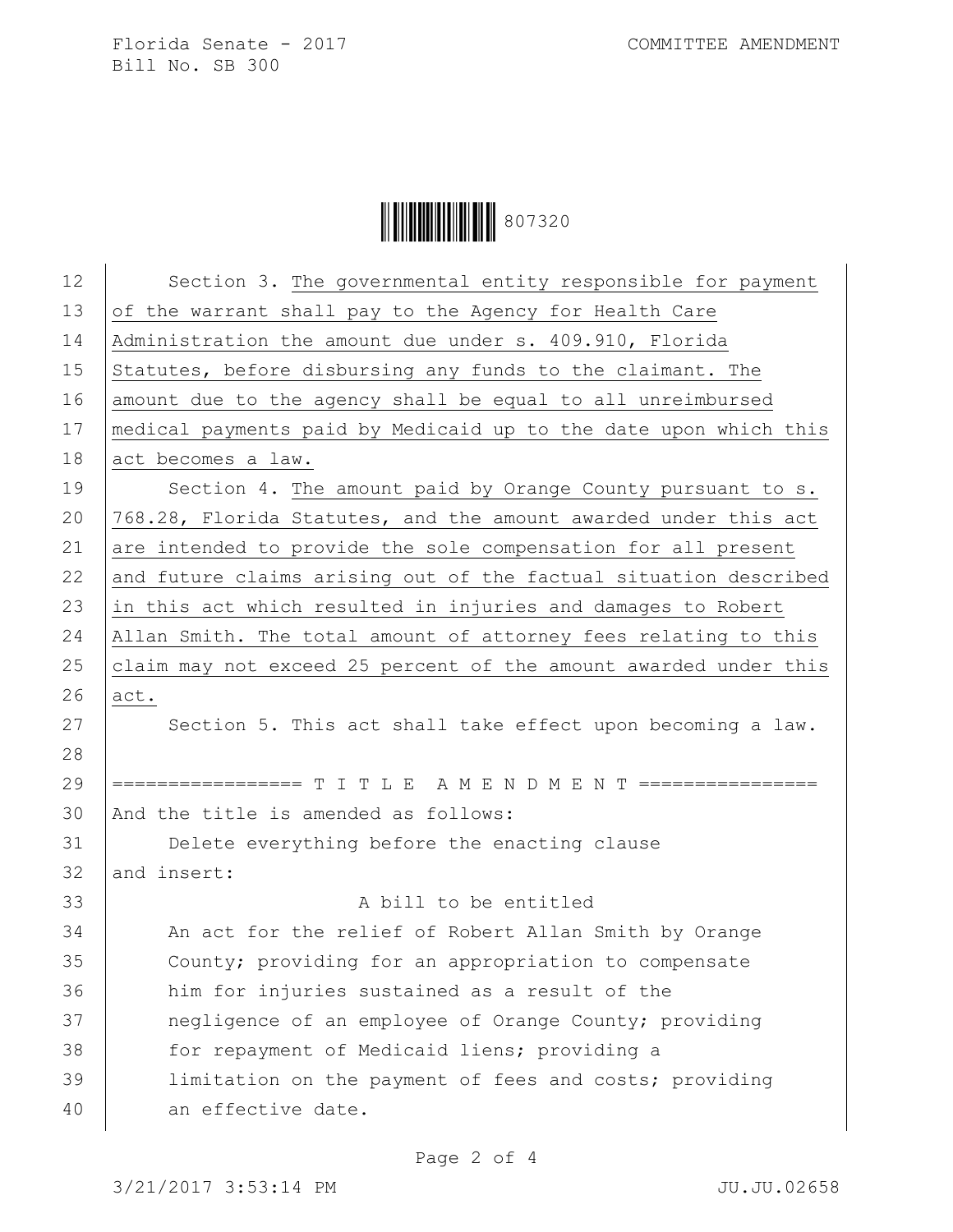41

Ì807320oÎ807320

42 WHEREAS, at 1:43 p.m. on September 7, 2006, Robert Allan 43 Smith was driving his motorcycle north on DePauw Avenue in 44 Orlando, the quiet residential street he lived on, within 300 45 feet of his home, within the 25 mph posted speed limit, and with 46 headlights on in clear, dry weather, and

 WHEREAS, as Robert Allan Smith approached the intersection 48 of DePauw Avenue and Orlando Street, at which stop signs are posted for vehicles traveling on Orlando Street, an Orange County work van driven by Orange County employee Lynn Lawrence Godden, which was traveling west on Orlando Street, negligently pulled away from the stop sign, colliding with Mr. Smith, and

53 WHEREAS, Robert Allan Smith said that he saw the driver of 54 the Orange County van visibly slow down as he approached the 55 stop sign, having observed Mr. Smith approaching on his 56 motorcycle, but that the driver drove through the stop sign and 57 into Mr. Smith's path and Mr. Smith was unable to avoid a 58 collision, and

 WHEREAS, the front of the Orange County van struck Robert Allan Smith, causing severe and life-threatening injuries and necessitating surgical procedures, including a traumatic 62 amputation of his right leg above his knee, and

 WHEREAS, Robert Allan Smith also suffered a badly fractured lower left leg with internal fixation, a broken pelvis and 65 sacrum with internal fixation, and damage to the rectum and internal organs, which required a laparotomy, and

67 WHEREAS, the Orange County employee testified that he 68 observed Robert Allan Smith's motorcycle as he approached the 69 intersection, but he erroneously believed that it was heading